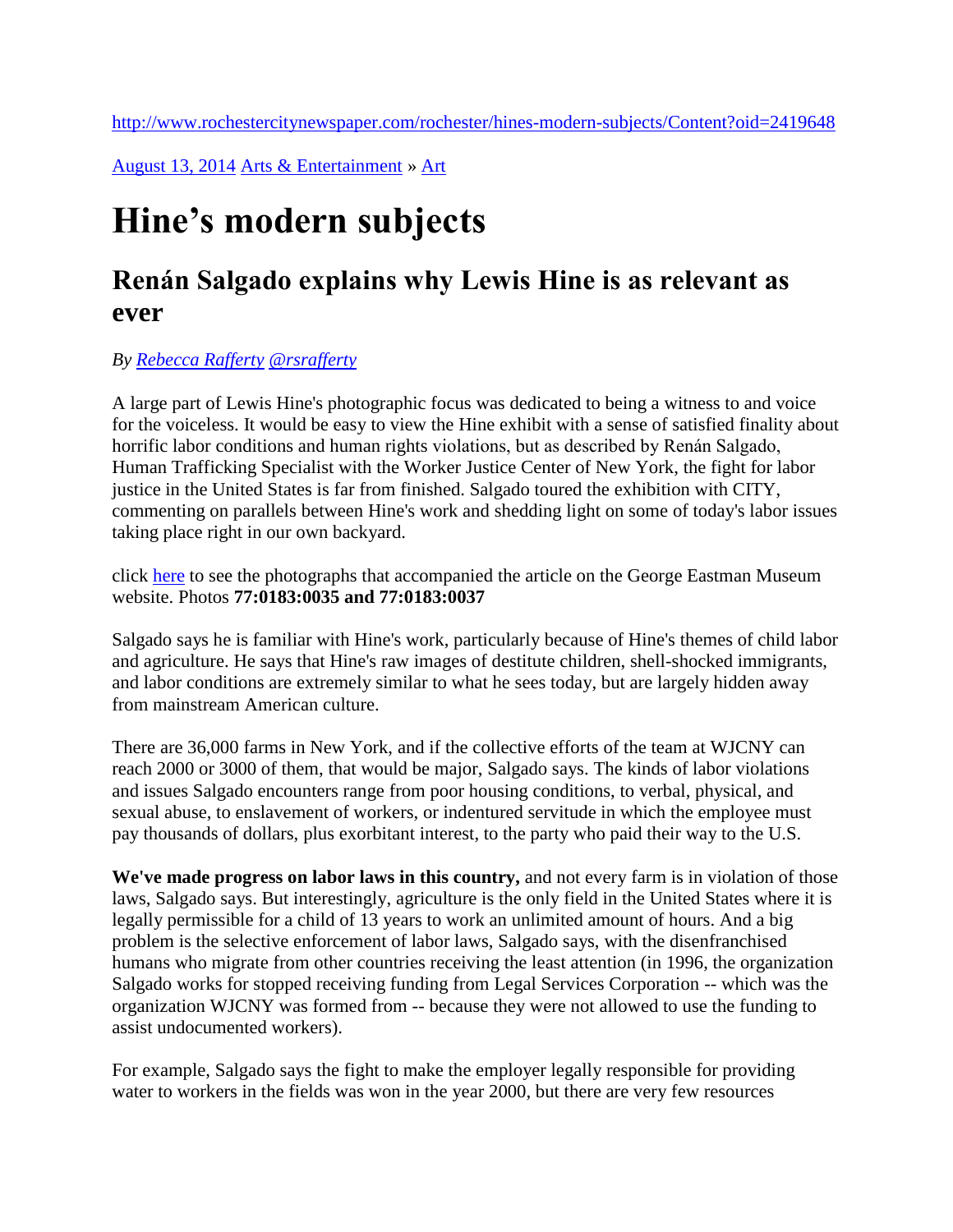committed to making sure employers follow the law. And farms that use chemical agents on fields are legally bound to post signs that restrict workers from having to re-enter the sprayed fields for specific time periods. There too, Salgado says he has detected a serious enforcement issue.

Salgado has worked for the Worker Justice Center of New York since 2000, and since 2005 has worked in tandem with law enforcement officials and federal agents, helping to form the Western New York Human Trafficking Task Force. Though his main work is in identifying those guilty of committing labor violations in New York agriculture and other industries, Salgado's work has him doing a little bit of everything, from cold investigation, to rescue, to training police cadets.

**The primary tactic WJCNY uses is to set new legal precedents,** seeking to "bring a case so strong that a judge has no choice but to rule in our favor, in the name of human rights," says Salgado. But WJCNY's foremost responsibility is to the clients, who would often prefer to take settlement money home to their native country quickly, over waiting for what could be years for their case to move through the court system. Roughly 90 percent of cases are negotiated out of court, Salgado says, with the client legally bound against speaking out after a settlement is signed.

Salgado finds clients in three ways: through raw outreach -- by driving to camps where workers live and offering empowerment through knowledge of laws and listening to stories; through tips from people who come into contact with migrant workers, such as clinic workers trained by WJCNY agents to detect signs of abuse; and through informants, who become embedded at farms by gaining employment as workers.

Salgado has to patiently work to gain workers' trust, since being caught talking with him can bring repercussions such as being blacklisted from rehiring, moved to a less favorable job, or beaten.

**Human trafficking is more complicated than merely smuggling** people into the country. Salgado says that many labor law abusers in agriculture are the contractors -- typically former migrant farmworkers who learned enough English to communicate with growers and know how to get more workers for the growers. Contractors may be licensed by the Department of Labor to recruit workers from their foreign hometowns, and are in a position of extreme power, with the ability to hire, fire, and "grant" rights to the workers. Part of Salgado's job is making sure a background check is performed on contractors, if not by the Department of Labor, then by WJCNY.

Salgado says the modern and enduring labor problems with agriculture in America aren't unique, they are the problems of all industrialized nations, and they are the legacy of slavery and feudalism, which have by no means faded away. And he says that the current manifestation of our economy's health absolutely depends on the exploitation of immigrant workers' labor. There is a daunting, tangled covenant going on between industry and government. Foreign industries gain access to resource-rich land in Central America and destabilize the region. Contractors then displace residents, who become disenfranchised workers brought into America.